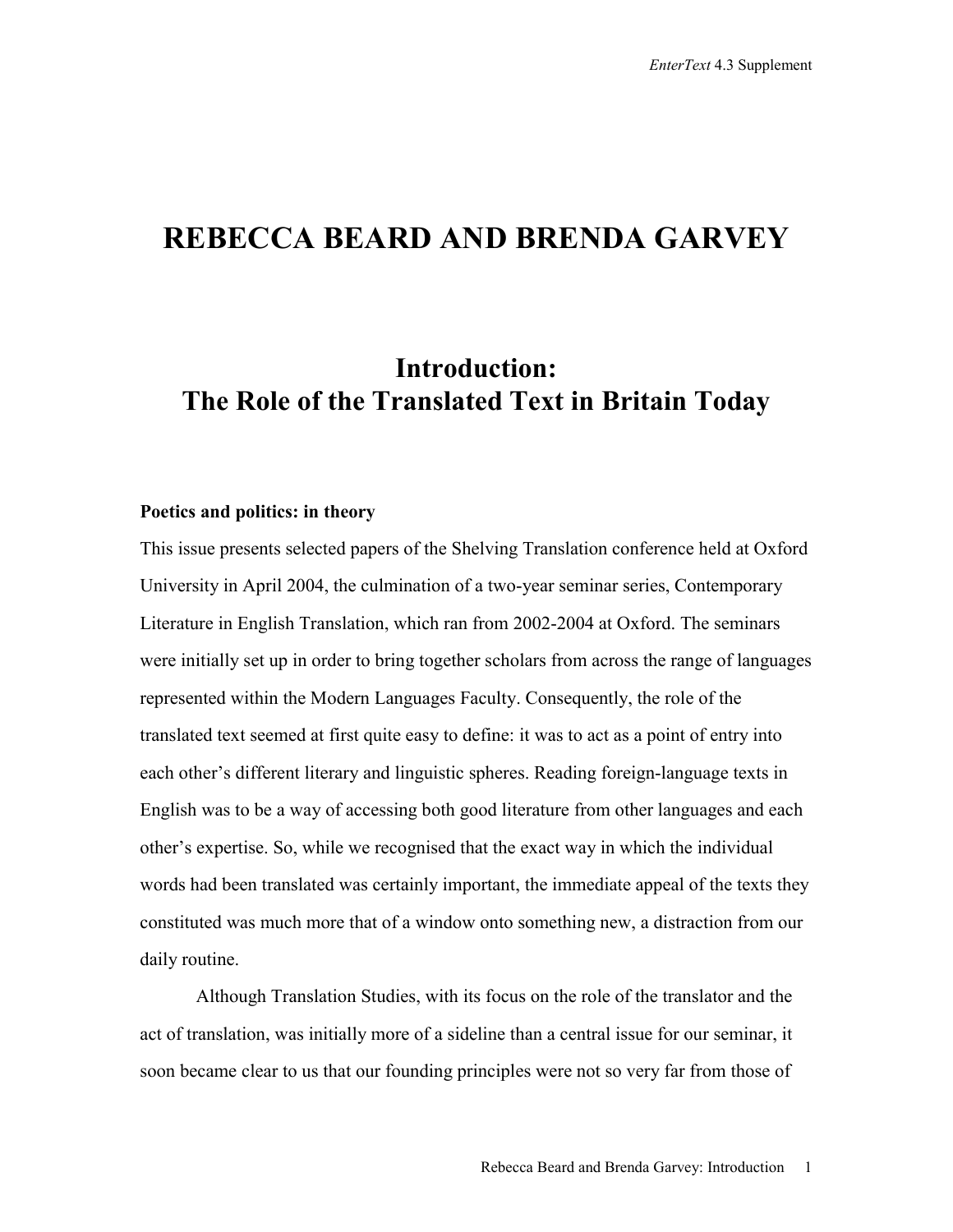the translator. Translation is undertaken in order to carry a text from one language into another. The act of translation allows this movement from source to target language, while reading the product as a translation entails moving back from target to source. Just as we hoped would be the case for our seminar contributors, source and target languages are made to talk to and, ideally, enrich one another. It was clear from the start, therefore, that it would be naïve to believe we could enter into one another's linguistically and culturally foreign worlds without taking account of the translation process that had facilitated this move. Given the very physical format around which our dialogue was based, however—we were, after all, reading real books that seminar members had to go and track down in the shops—it was not so much the theoretical side of translation as the practical issues of how and why particular foreign-language books were making it onto British shelves that began to intrigue us.

Translation Studies has expanded in recent years to include a wealth of different approaches that point to much more than merely the human agent of the translator. However, we found that the majority of the most readily accessible translation criticism is still concerned with highlighting the translator's role and theorising the actual translation process. This, as Peter France points out, is fundamentally linked to a process of evaluation, as indeed can be seen from many of the most popular terms which have until very recently underpinned the entire discipline.<sup>1</sup> As is clear even from the table of contents in Umberto Eco's *Mouse or Rat?*, these terms are based on binary oppositions.<sup>2</sup> Such an oppositional vocabulary—losses and gains, source and target, domestic and foreign—has even been taken up on a meta-level by Translation Studies itself. In the chapter entitled "Central Issues" in Susan Bassnett's introduction to the subject, for example, the sub-sections progress through "language and culture," "decoding and recoding," "loss and gain" to the final, existential question: "science or 'secondary activity?"<sup>3</sup> Although Bassnett's preface to the third edition of her book in fact shows how Translation Studies has begun to move on from such rigid categorisation, drawing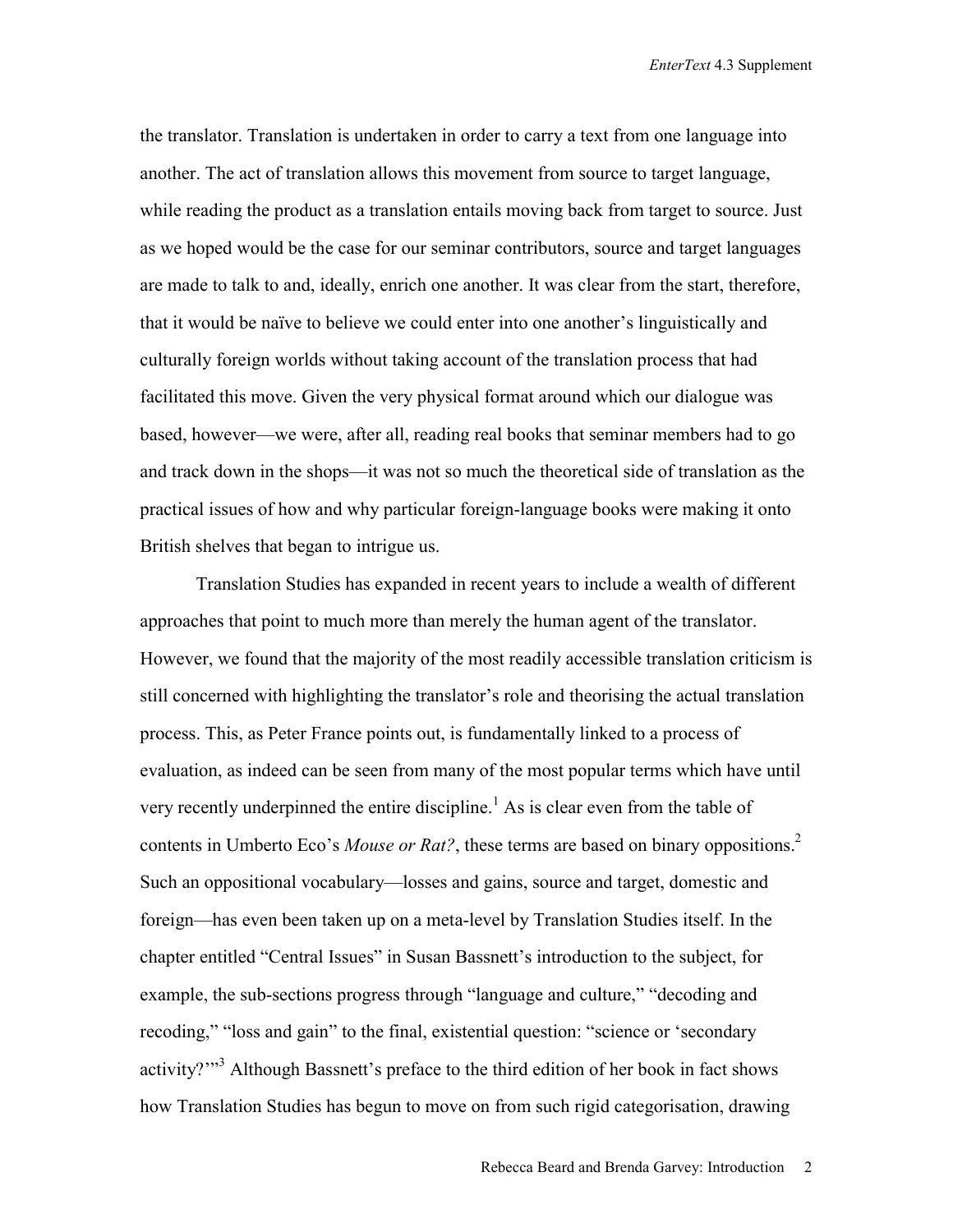meaning instead from the concepts of "negotiation" and "in-betweenness," even these terms are reliant on the continued existence of two oppositional poles which they then seek to unite. The result is a tendency to work with value-laden categories which have not only become integral to Translation Studies discourse, but have encouraged scholars and theorists to pursue links with other ethically conscious areas, such as postcolonialism and gender theory.<sup>4</sup> While these links in themselves have helped enormously in developing the concept of translation, there seems a danger that, when followed to the extreme, they turn the translated text into an ethically overburdened entity whose existence in translation theory is increasingly at odds with the practicalities of its actual life on the shelf. $5$ 

Initially less concerned with the actual process of translation and the moral responsibilities of the translator, our approach to literature in English translation has therefore taken a different path. The translator is only one of a series of influences on the final translated text. In focusing on the product of translation rather than the process, we were less concerned with any sense of an individual's power and/or responsibility than the very practical considerations of the market. We wanted not to judge the market, but simply to understand it—an approach which has clear sympathies with that of Gideon Toury.<sup>6</sup> In focusing on Britain, however, we had particular questions relating to the practical existence of translated literature which kept us at arm's length from the abstracting tendency of theory. Theo Herman's short description of the role of translation norms in conditioning the wider existence of translated literature struck a chord:

Translations are made in response to or in anticipation of real or perceived demands and needs of the recipient culture. If this is the case, then the selection of texts to be translated, the mode that is chosen to (re)present the source text, the manner in which translation generally is circumscribed and regulated at a particular historical moment, and the way in which individual translations are received, all this tells us a great deal about the cultural community that engages in translation.<sup>7</sup>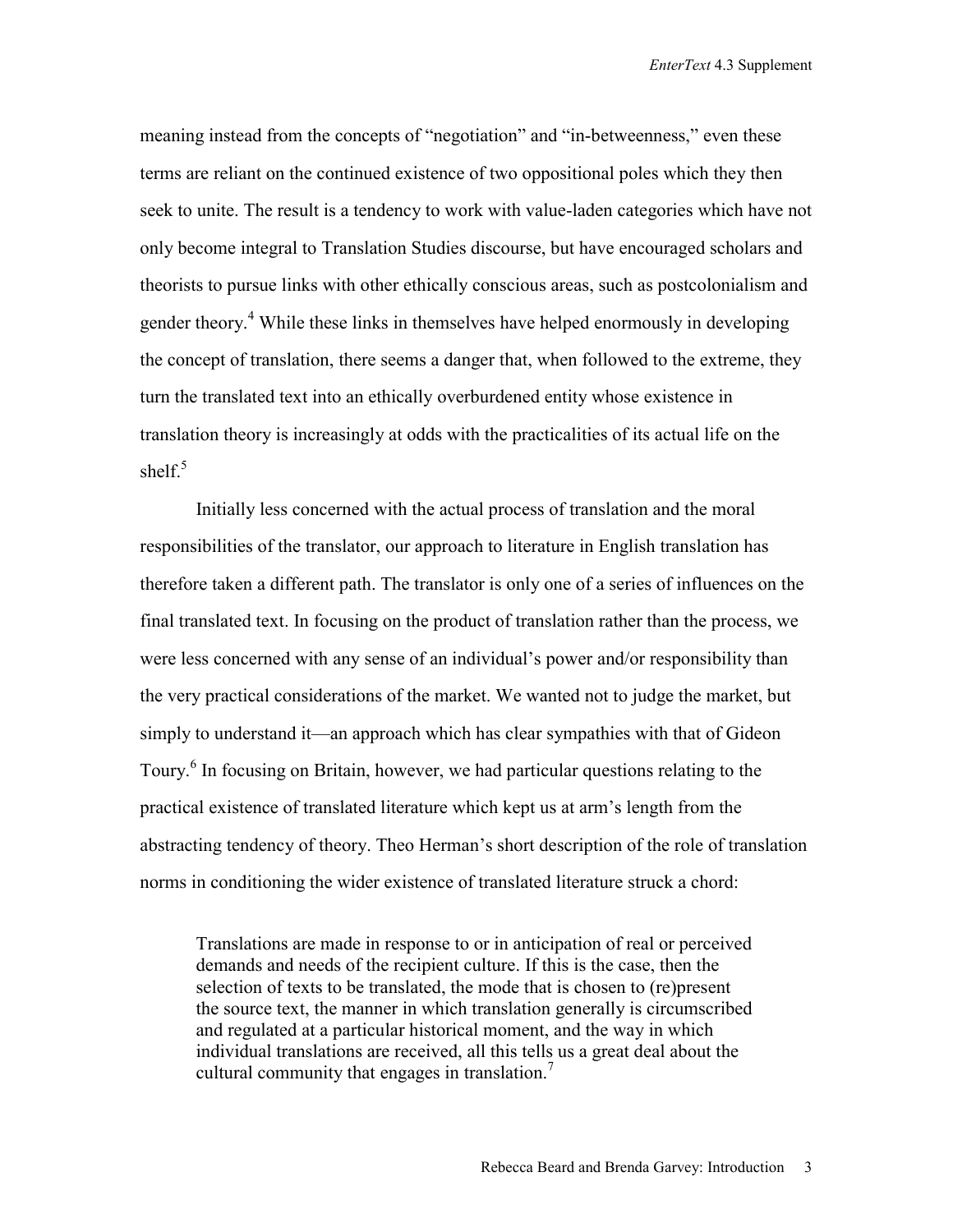This had been our own experience so far. We had wanted to read translated literature first and foremost as good literature that would have the added benefit of helping us expand our horizons. Gradually, however, we were coming to realise that this was in itself a tacit expectation that was entering into play with a number of other, equally tacit expectations exercised upon the text from within the British publishing industry in its widest sense. Book covers revealed a wealth of important underlying assumptions about what would and would not sell; the number and tenor of newspaper reviews clearly had a huge impact on readers' expectations; the policy of major publishing houses often quite blatantly attributed a different role to foreign and English-language literature, but this was generally not reflected in bookshop shelving policy, which quite cheerily places W. G. Sebald next to Danielle Steele. All of this could be understood as political on a very practical level. Our question, however, was whether this sort of practical politics was visibly marking out translated literature as inherently and specifically political, or whether the political considerations might not in fact be as incidental to these texts as they are to English-language literature in general.

It was at this point that we decided to host a one-day conference, Shelving Translation, in which, in the spirit of translation, academics, translators, publishers, booksellers and reviewers all found a forum for the exchange of opinions and experiences in the hope of collectively advancing discussion. In a call for papers that specifically asked to move on from the 1990s battleground of the translator's visibility, we invited contributors to question current expectations concerning the role of the translated text. Where academic discussion so far has, in as much as it attempts to account for the vagaries of the market place, considered the process (and by extension the product) of translation to be invested with a particular socio-political significance, we set out how this might be challenged by the actual position of translated literature on local bookshop shelves.<sup>8</sup> Here, translations are allowed a relatively unburdened existence under the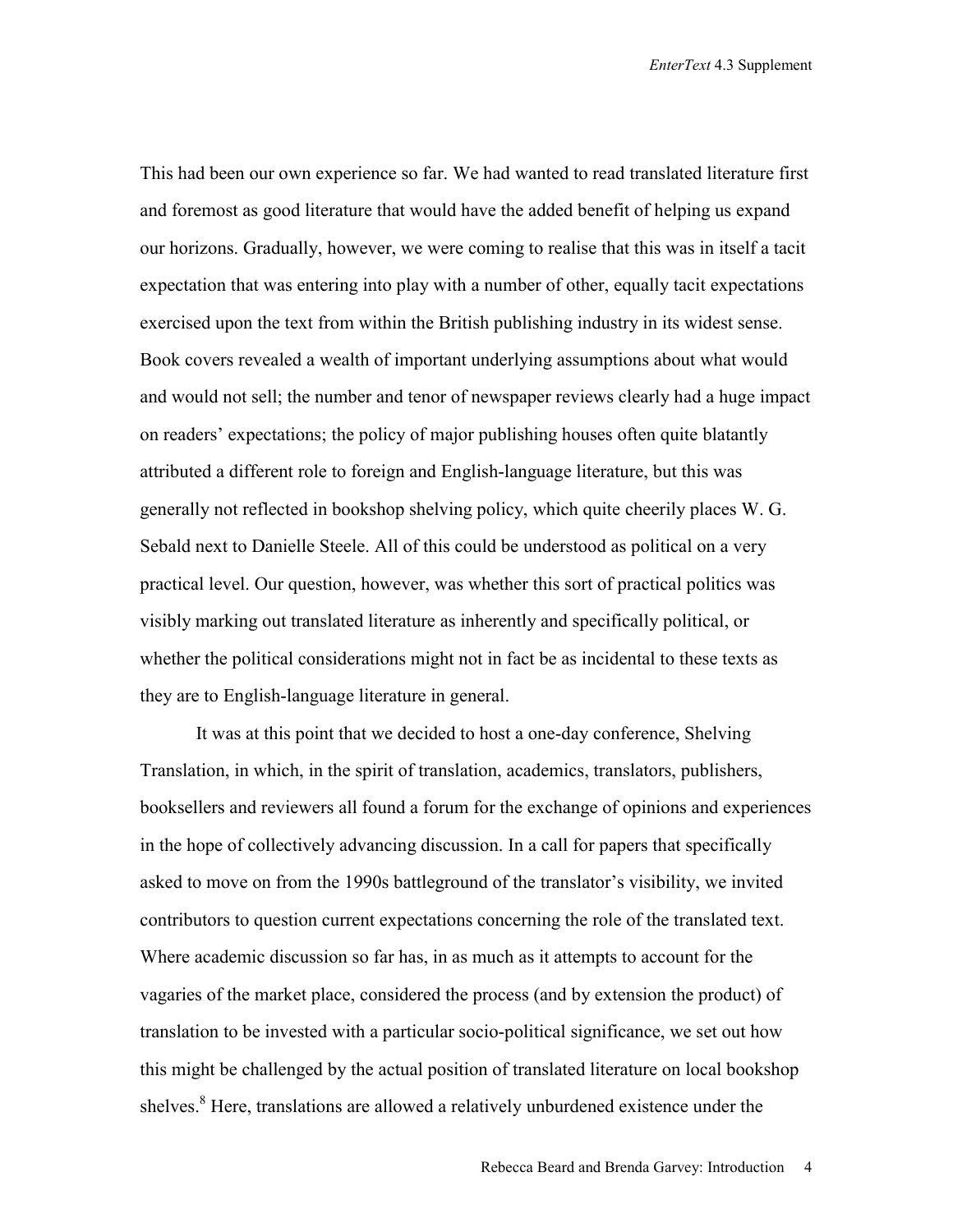auspices of Literary Fiction or Recent Fiction, terms entirely untroubled by source and target, domestic and foreign, losses and gains. It is with this in mind that selected papers from the conference are presented in this volume under the wilfully ambiguous title, "Shelving Translation." We ask the reader temporarily to put to one side those current debates within Translation Studies that work with a strong sense of ethical judgement and focus instead on the product on the shelf. What kind of roles does the book market in its widest sense encourage translated literature to play in our lives?

#### **The chapters in this issue**

Anthea Bell's opening chapter provides us with an initial stance from within the industry. Referring back to the arguments associated with the ethics of maintaining a visible foreign presence within the translated text, she first puts her own argument for the idea of the process of translation as one of "spinning the illusion" that "the reader is reading not a translation but the real thing," and then points out that in practice "there is not much difference between the results produced by self-confessed invisible translators … and the proponents of the school of visible translation." However one might theorise the process of translation, in practical terms in today's publishing industry the finished products are both "completely literate" and "good entertainment." The predominant "culture of reception" (Peter Bush's term, chapter two) in the English-speaking world, on the other hand, seems less able to relinquish its own visions of the foreign. In view of this, Bell's chapter posits that the one clear role of the translated text is to bring to English-language culture an "extra dimension of experience." This point is developed with reference to children's literature, whose young readers are considered particularly receptive. For Bell, then, while the role of the translated text is to broaden our cultural vision, as a linguistic product on the shelves it should not be seen.

While her understanding of her role leads her to conclude "if reviewers don't comment on a translation, it has worked," Peter Bush is of quite a different opinion. For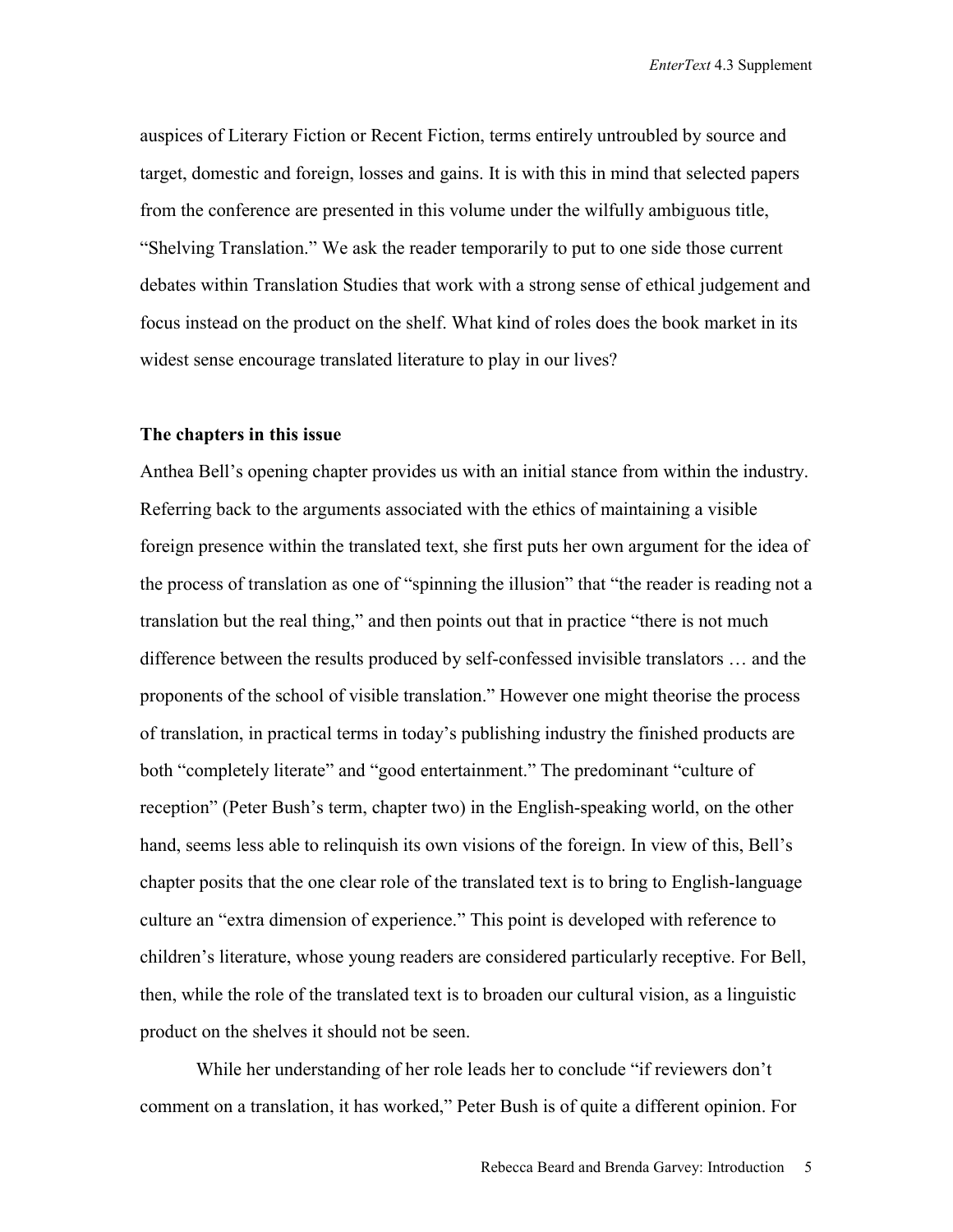him, it is the major anomaly of a particularly British "culture of reception" that literary reviews in fact so often overlook translations—both specifically as translations and indeed generally as books. By contrasting this British situation with that of France and Spain, he argues that the way in which the media treat translations is symptomatic of a far greater "'invisible' cultural presence." "Handling the foreign" is linked to "complex national issues." Thus Spain, with its recent change in political fortunes, propounds a positive image of the foreign. The liberal Spanish press gives extensive space to translated literature and a resoundingly positive tone is in evidence throughout. France, on the other hand, feels its own culture to be under pressure from Anglophone dominance. The result is that French attention to translated literature has started to go the other way, with both media gossip columns and government policy concerned to raise awareness and activity of translations from French into English. What both France and Spain display, however, is an inherent belief that the translated text should and does act as a visible player in international relations. This contrasts with a distinctly British form of "cultural Imperialism." Not only do English-language writers dominate the literary pages, any need for the foreign is considered best and most pleasurably fulfilled by the British genre of the Englishman's travel diary, what Bush terms "the Orwell syndrome." Reviewers' apparent lack of interest in foreign-language literature stems from a feeling that it does not contribute anything over and above the insight offered by home-grown products: "much better the vivid readability of an Etonian on the Ebro or on Wigan pier or under the bridges of Paris, than translations of books by literary locals." While Anthea Bell and Peter Bush therefore ostensibly agree that one of the major roles of translated literature is to extend the mind beyond narrow nationalist confines, they are poles apart in their understanding of how Britain's culture of reception facilitates or impedes this process.

In chapters three and four, Penny Johnson and Carol O'Sullivan present two casestudies of how Anglophone assumptions have conditioned exactly what is chosen for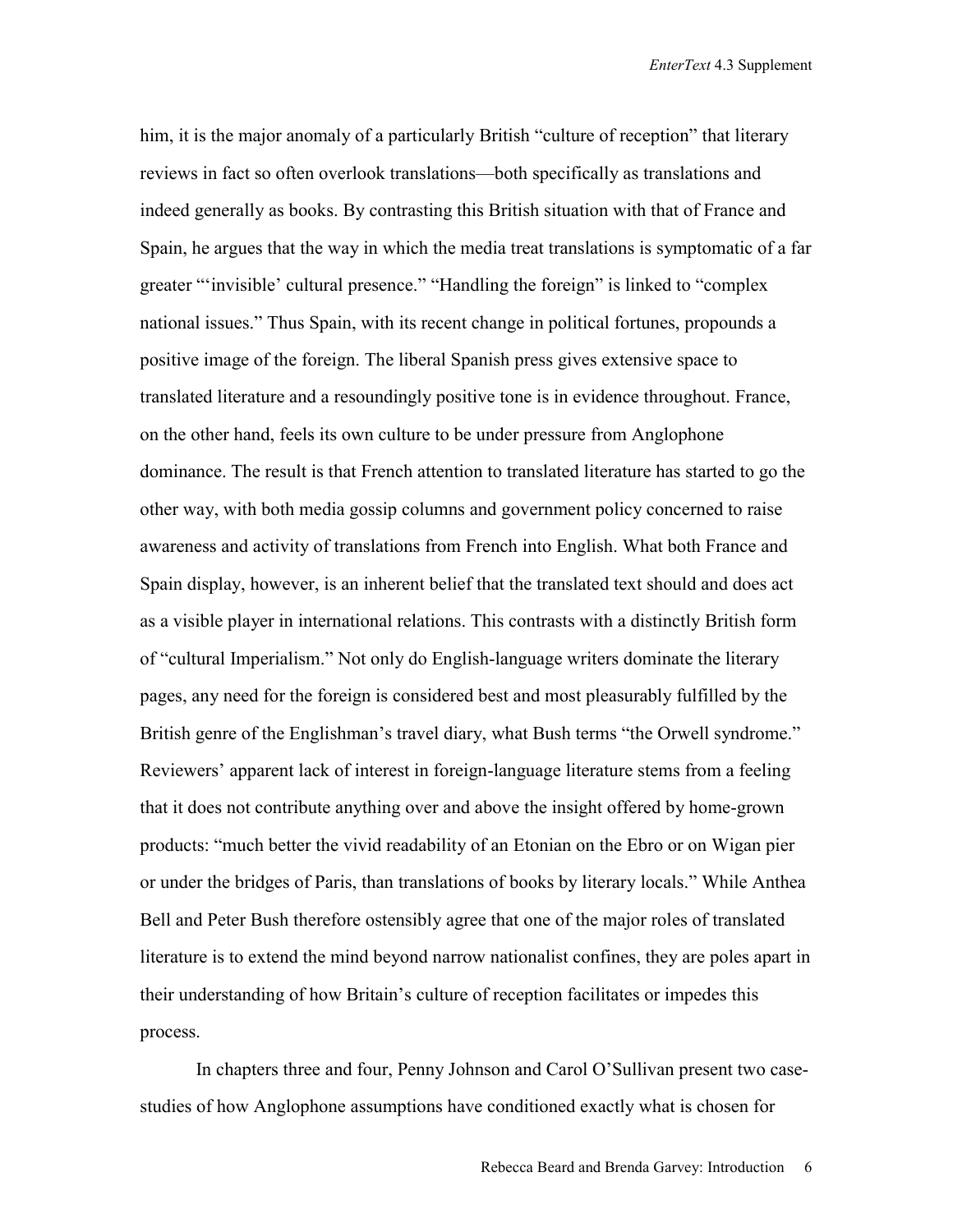translation and how this is presented. Johnson's chapter takes a postcolonial approach to the same kind of ideological issues affecting text selection as Bush observed in reviewing practices. Focusing on the fate of Pablo Neruda's *Canto general* in English translation, she traces how its reception has been conditioned by a marked tendency within the culturally dominant Anglophone world to project not only its own understanding of the Other but also its self-understanding onto Latin America. The supposedly more primitive culture is understood within this pattern as "proto-European," making the so-called underdeveloped South into an earlier version of the developed North. This sort of identification almost inevitably results in ambivalence on the part of the target culture: the earlier stage of one's own development is a cause of both embarrassment and romanticised idealism. This is compounded, however, by an inherent ambivalence underlying the structure of the source-language text. In the *Canto general* two types of poetics co-exist: descriptive/lyrical passages conform to the romantic Anglophone image of Latin America, while overtly political tracts force the target culture to engage with its own imperialist past. The result is that both the general invisible cultural assumptions that condition translation between former colonies and colonial powers and the specific textual structure of *Canto general* offer considerable ground for what Johnson refers to as "cannibalisation."

Carol O'Sullivan's chapter builds on the idea of a selection process conditioned by target-language assumptions. Her approach is to examine the role of the "paratext" when considering the way in which contemporary British publishers present both English-language and translated crime fiction set in Italy. Cover design and the name of the author so prominently displayed combine to create the paratext, which goes on to play a crucial role in creating "a particular contract of trust between reader, writer and publisher." This idea of trust is particularly important because the contract can in fact be manipulated when the author's name simply looks foreign and/or the cover design suggests a certain genre or location which is decidedly non-Anglophone in origin. Any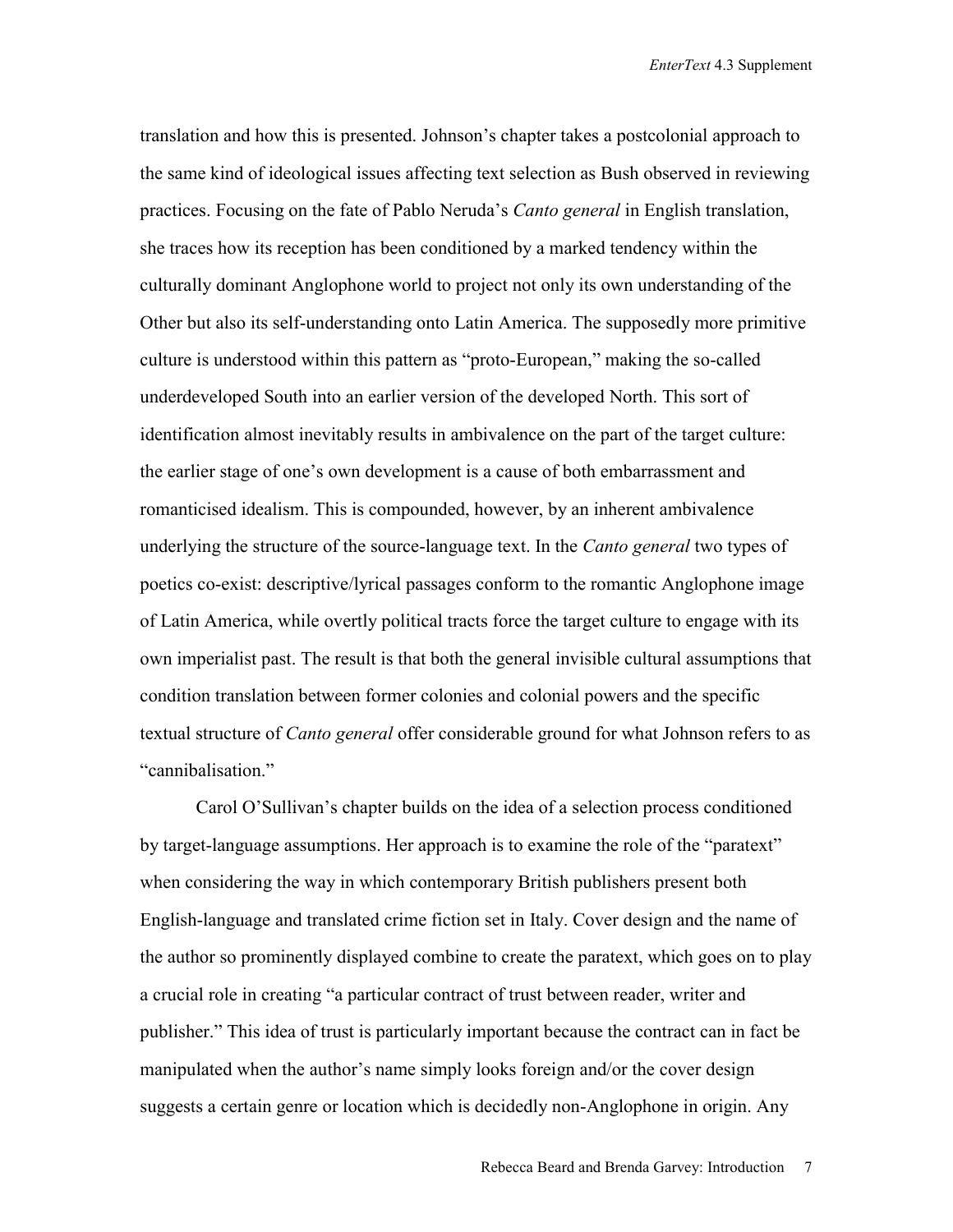*EnterText* 4.3 Supplement

one of these facets results in the "red-herring" of what Carol terms the "pseudotranslation:" a home-grown product which is both marketed and read as an authentic representation of the foreign. In the case of crime fiction set in contemporary Italy, this phenomenon has become particularly striking, as pseudotranslations and translations alike are currently competing for readers in the British market. By tracing the startling degree of convergence between the most varied of British imprints and publishers with regard to the cover design, Carol reveals the kind of invisible assumptions that underlie the British publishing industry's understanding of the foreign. The plot and characters of the original source-language texts are suppressed on the English-language covers in favour of an apparently archetypically Italian setting and genre. This perception, however, stems less from Italian than British culture, with the Oxford artist John Ruskin acting as an important mediator. The British book covers all draw on "monumental, architectural Italy, whose visualisation can be traced back to the daguerrotypes of Ruskin's *The Stones of Venice*." The result is that the source culture is marketed as foreign, but in line with a decidedly domestic understanding. "Italy is seen as synonymous with crime," and consequently the translations are made to fit into the same publishing mould as their English-language pseudotranslation predecessors.

In the following two chapters, Carmen Bugan and Eleni Papargyriou provide more in-depth analysis of the ways in which cultural assumptions and the act of translation intertwine with a particular understanding of literature's function. Bugan documents how Seamus Heaney turned first to Irish-language and then to Eastern European poets in his attempt to "credit poetry." In a similar manner to the Anglophone appropriation of Neruda described by Penny Johnson, he hoped to root his own poetics within his understanding of the foreign. Unlike the Anglophone publishing world, however, Heaney has explicitly reflected on this process, leading him to speak of the act of translation as one of "Settlement." Bugan argues that the "pattern of attitudes" Heaney believes to have uncovered through his reading of the poetry in translation of Osip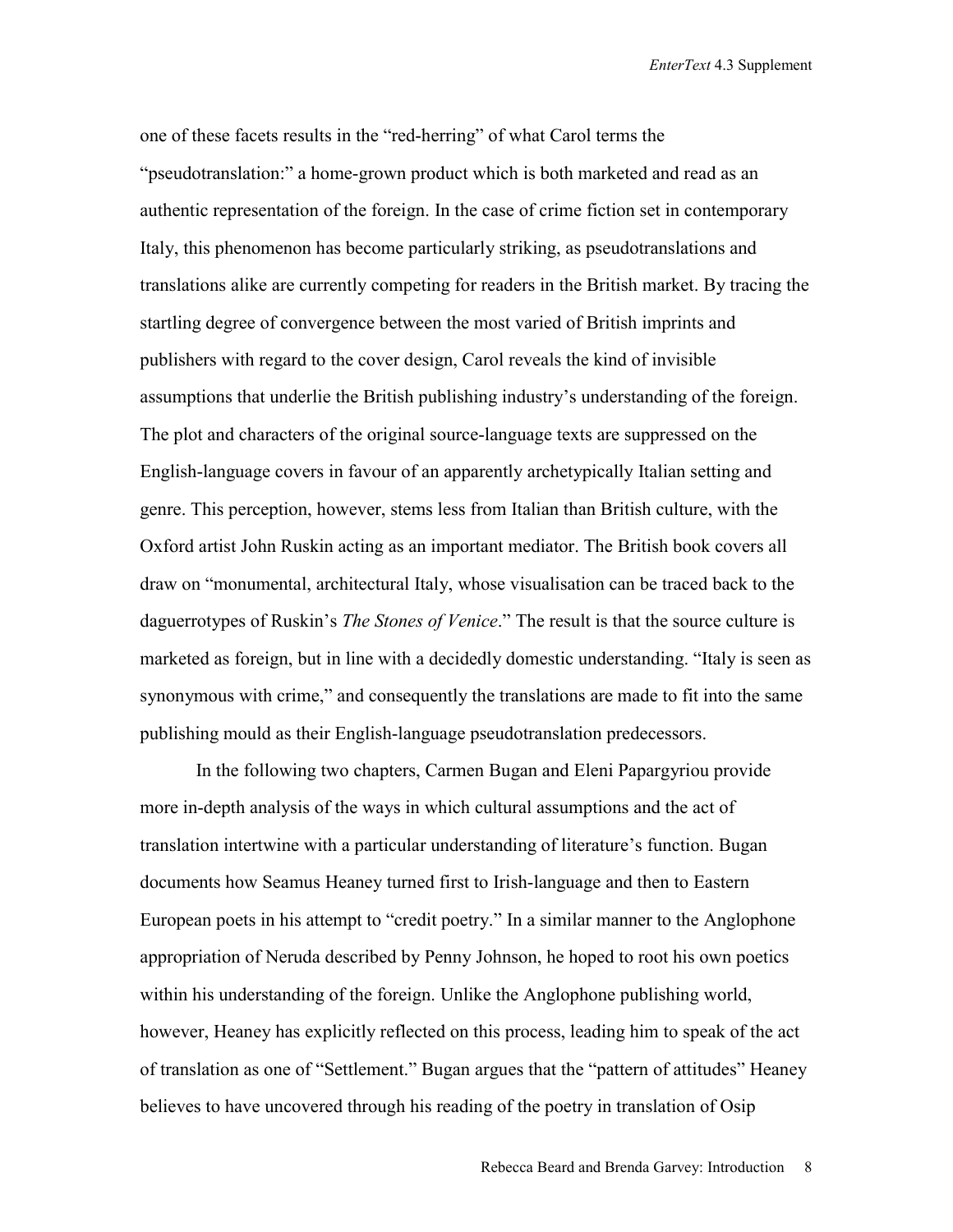Mandelstam, Joseph Brodsky, Czeslaw Milosz and Zbigniew Herbert has resulted in Heaney developing a specific "poetics of exile" within his poetry. Tracing the Eastern European understanding of poetry has allowed him to gain distance from his own historical situation, and this sense of distance has been crucial in allowing him to find a way of tempering a lyrical poetry of celebration with its socio-political context. The result is a poetics that understands itself as opening the way into "alternative worlds:" the role he ascribes his poetry has grown out of the role translated literature has played for him.

Eleni Papargyriou similarly looks at overlap between the significance of translation and the significance of literature. Her subject is intertextuality and the cultural significance of intertextual allusions. She argues that, whereas intertexts with classical, or what one might think of as world literature are recognisable regardless of language, culturally specific intertexts are rather more difficult to relay in translation. Focusing on the intertextual games that condition Yoryis Yatromanolakis' Greek novel, *Eroticon*, she shows that what is at stake in the translation of a postmodern text is far less the specific cultural reference than the meta-narrative game. Intriguingly, this can be equated with the effect of translation, for both intertextuality and translation represent the process whereby one text is made to speak (or in Bugan's terms "settled") in another. The challenge in translating *Eroticon* therefore becomes the challenge of translating the effect of simultaneous familiarisation and alienation as the reader partly recognises the roots of the text and partly realises that these roots belong elsewhere. In order to achieve this, specific cultural reference can be dropped, the linguistic register adapted and the genre changed, as indeed is the case in David Connolly's translation of the novel. This leads Papargyriou to meditate on the role of the reader in determining the exact role the translated text should play. The act of translating intertextuality, "the translation of a translation," is, in her argument, doubly geared towards the reader: the source-language text already reliant on the reader to fulfil its "potentiality." The target-language version has to try to replicate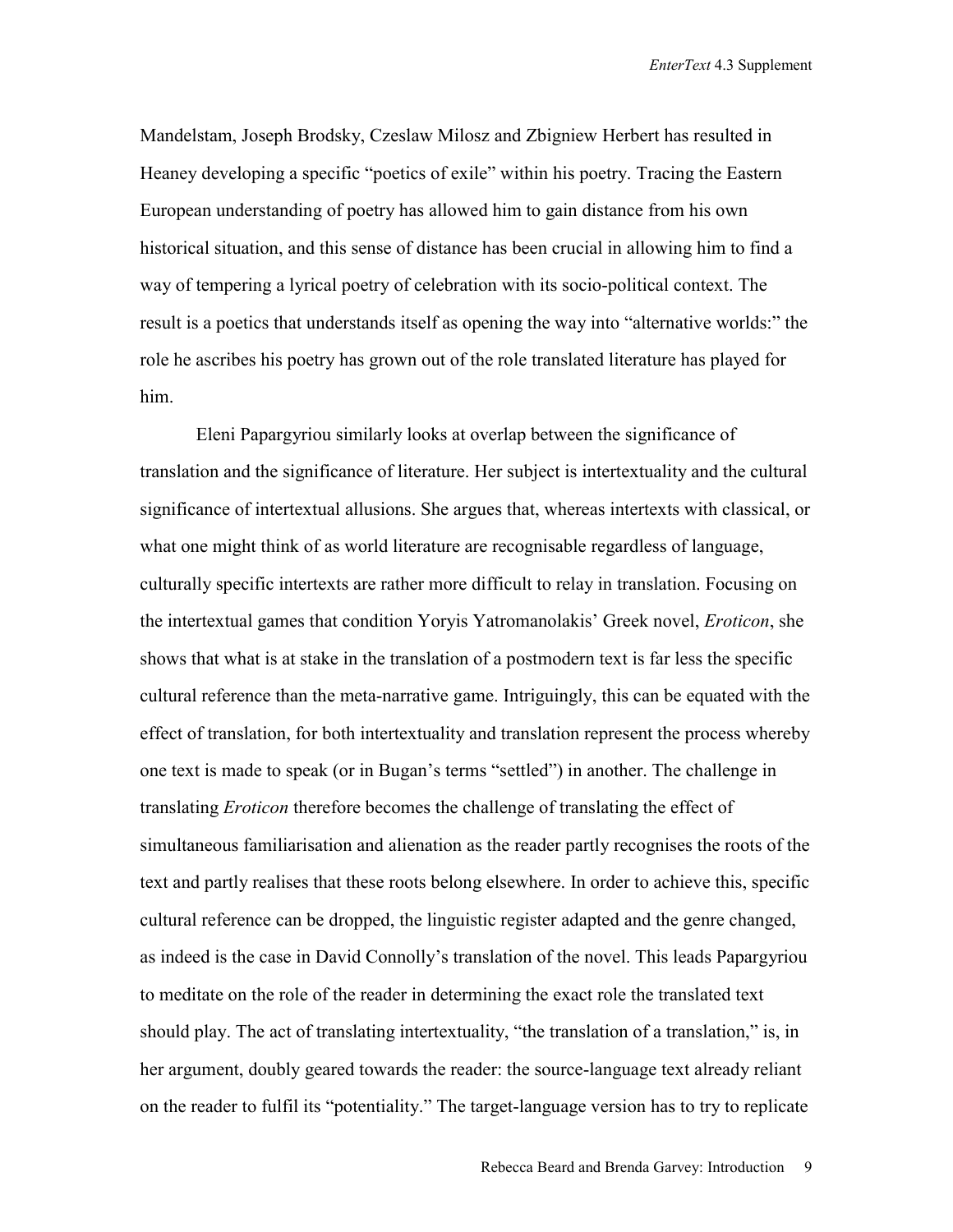this principle of potential appropriation, so that "the reader can appropriate it according to his or her reading experiences." In this understanding of translation, the role of the translated text is no longer one of reproducing an original effect, but rather of specifically enacting a postmodern poetics.

In the final chapter of this issue, we return discussion of literature in translation to those actively involved in its production. Christopher MacLehose's overview of the British publishing industry traces the practicalities of translated literature from the first readers' reports through to the final stage of literary reviews. Just as the original "Shelving Translation" conference ended with a round table of professional practitioners and theorists of translation, here his insight helps draw together various strands traced throughout this volume: the role of professional readers, editors, authors, translators, publishers and reviewers in determining the position of translated literature in contemporary Britain.

#### **Poetics and politics: in practice**

So what is the role of the translated text in Britain today? No matter how theoretical the academic approach, running through all contributions in this volume are distinctly practical effects. A first, clear-cut, and we would argue most traditional role for translated literature is educational. When Heaney forges a poetics based on his reading of Eastern-European poetry in translation, it is in order to find a means of linking an ethics of political response with an aesthetics of lyrical celebration. Engaging with translated literature had a pedagogical effect on his own self-understanding. In the case of Anglophone representations of Neruda, we saw how those involved in the translation process have similarly used translated literature in order to support their own political and/or artistic ideologies. Both cases show the (clearly recognised) scope of the translated text to function as a decidedly pedagogical tool, however one may rate the effects of this pedagogy.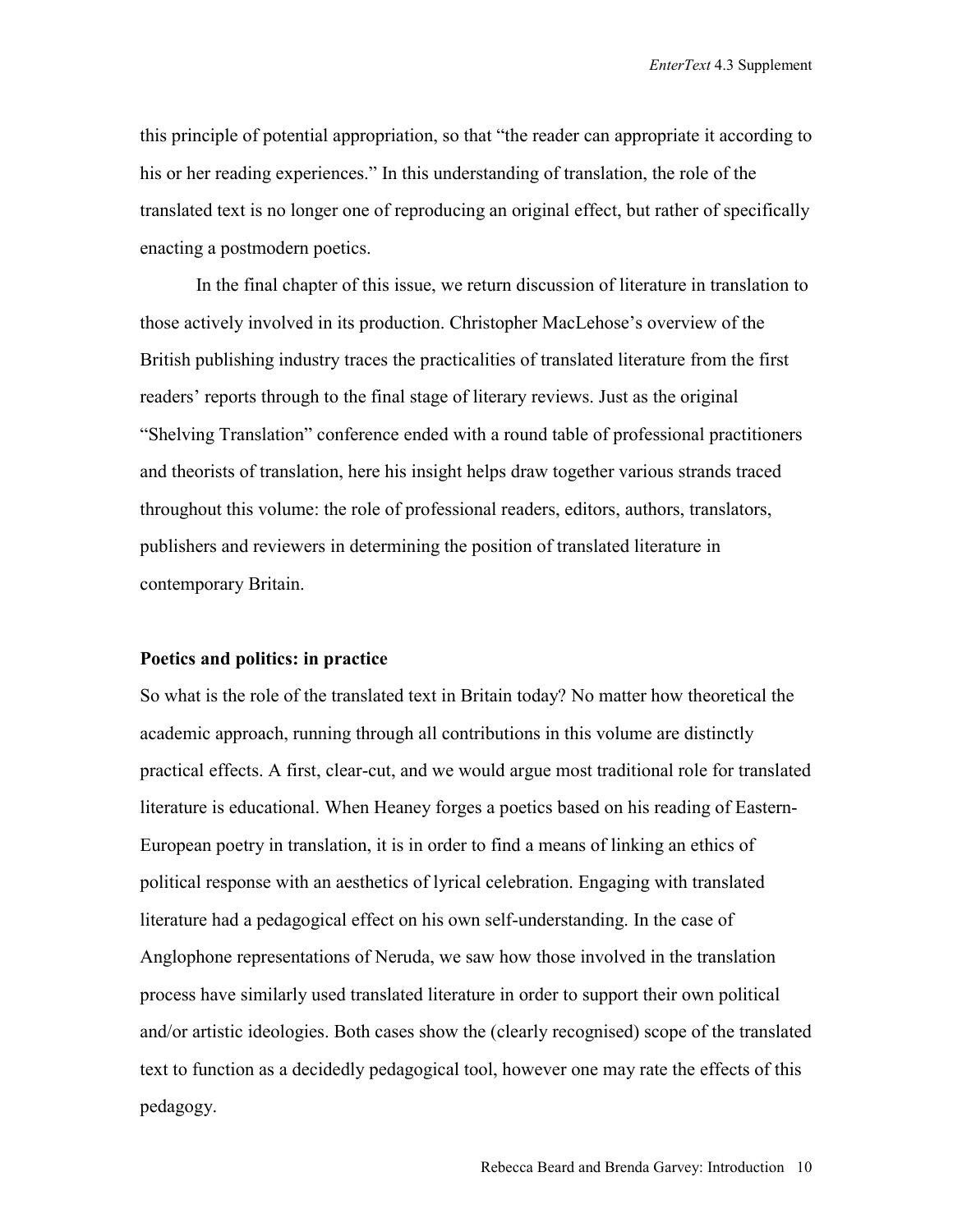A second role that emerges for the translated text is linked to the idea of travel literature. Evoking the exotic is clearly a marketing ploy used to sell translations that cannot immediately rely on the reader buying them out of a desire actively to engage with and learn from the foreign. This is certainly the implication of the strategies employed to sell crime fiction set in Italy, a genre not generally associated with broadening the mind, but certainly entertaining. Translated literature can quite simply function as a good read, and this is clearly something which publishers are increasingly beginning to recognise. As translations are shelved alongside both pseudotranslations and clear non-translations, the English-language reader's chances of hitting, as much by chance as by design, on well-written and entertaining literature are significantly increased. If during this process the playful nature of such deviously entertaining texts as *Eroticon* results in confused shelving policy—the said example of learned literary fiction was last sighted in "Erotic Literature"—then this sort of inadvertent education-by-stealth is perhaps no bad thing.

A final, third role for translated literature goes one step further again from the initial pedagogical stance. The interests of translated and English-language literature overlap arguably to the greatest extent in the current post-modern understanding of both as art for art's sake. The postmodern text demands the reader fulfil its offer of linguistic play. The appeal of engaging with translated literature as a whimsical (rather than pedagogical) intellectual pursuit is something which both flatters and entertains the small minority of readers seeking this kind of postmodern self-fulfilment in the act of reading.

As for the seminar series and conference from which the following chapters are derived, it is certainly the case that engaging with literature in English translation worked on all three levels: initially seeking some sort of educationally justifiable diversion, we found that consciously constructing our own maps of world literature allowed us to stretch our intellectual horizons in quite an unexpected manner. Engaging with the Other made us question ourselves. The result was as much fun as it was intellectually